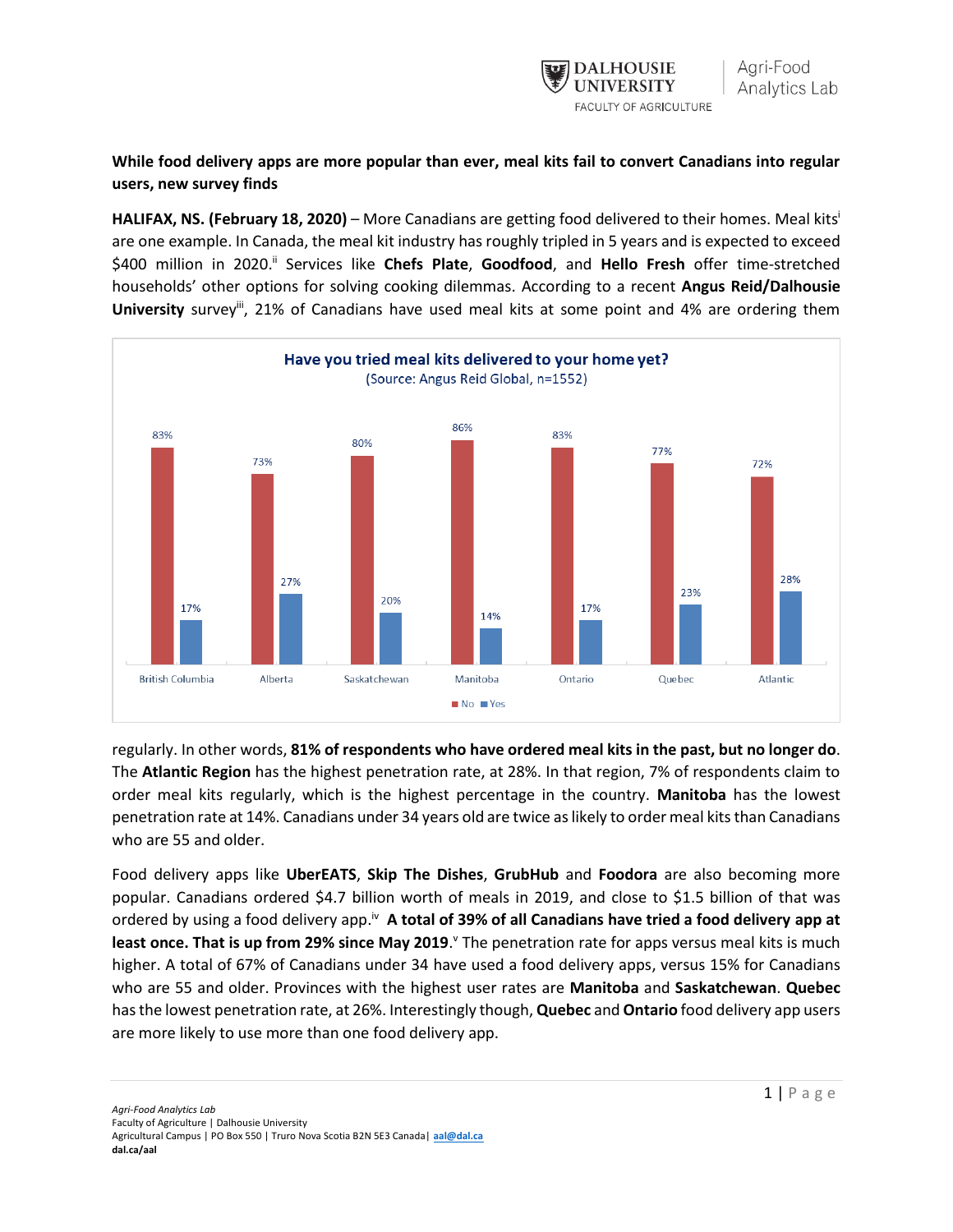

More than 61% of food delivery app users in both provinces use more than one service. In **Saskatchewan**, only 33% of users have or are using more than one food delivery application.

Across provinces, **Ontarians** appear to be the most frequent users of food delivery apps, along with **Alberta**. A total of 21% of users in both provinces use food delivery apps once a week. Even though more respondents in Saskatchewan and Manitoba have used food delivery apps, they appear to be using them less often.

As part of the survey, respondents were also asked what they disliked about food delivery apps. Respondents could choose more than one item in the survey. A total of 64% of Canadians believe **prices are too high**. The **temperature** of the food delivered was an issue for 45% of respondents. The third most popular issue was **overpackaging**, at 32%.

A total of 28% did not like these apps because their **favourite restaurant did not use the service**. Other dislikes surveyed under 20%, which included "**Do not receive the same amount of food as being in the restaurant**" (18%), "**The delivery person is not always professional**" (17%) and "**Not enough menu selection**" (15%).

This data allows for some interesting discussion about food delivery services which are currently







seen as disruptive in the food industry. We expect food delivery apps to grow exponentially over the next few years, but service providers in this sector will have to address major issues if it wants to remain successful. Price, quality are key concerns Canadians have. But overpackaging is one issue which concerns almost one third of food delivery app users. Meal kit providers, on the other hand, are not able to convert consumers into regular users. Few are profitable, even if sales and the number of subscribers has gone up in recent years.

*More data on meal kits and food delivery apps is available upon request.*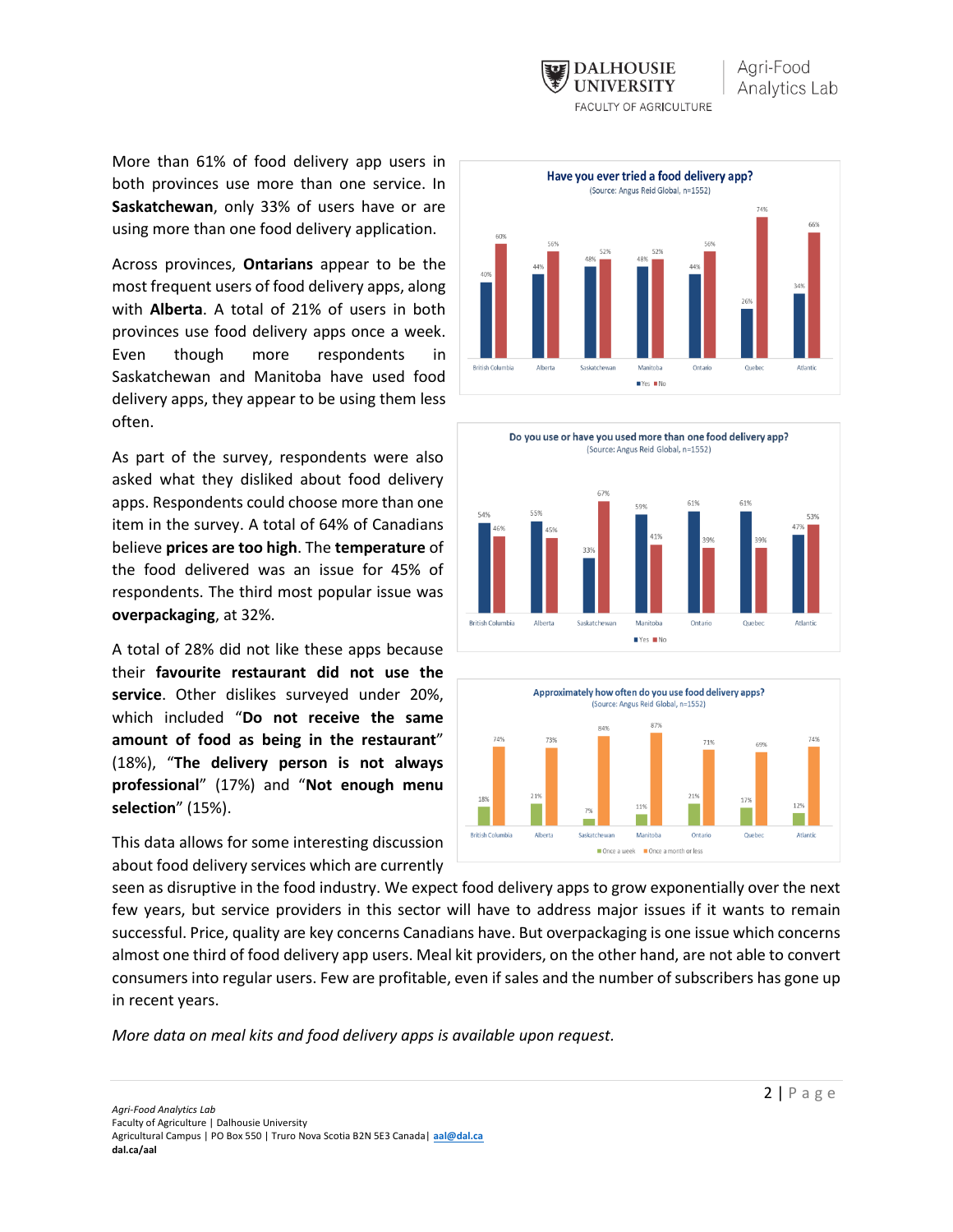

**Media contact:**

**Sylvain Charlebois**, Scientific Director, Agri-Food Analytics Lab Faculty of Agriculture, Dalhousie University [sylvain.charlebois@dal.ca](mailto:sylvain.charlebois@dal.ca) 902-222-4142 (cell)

**Janet Music,** Research Program Coordinator Agri-Food Analytics Lab Faculty of Management, Dalhousie University [jlmusic@dal.ca](mailto:jlmusic@dal.ca) 902-494-2471